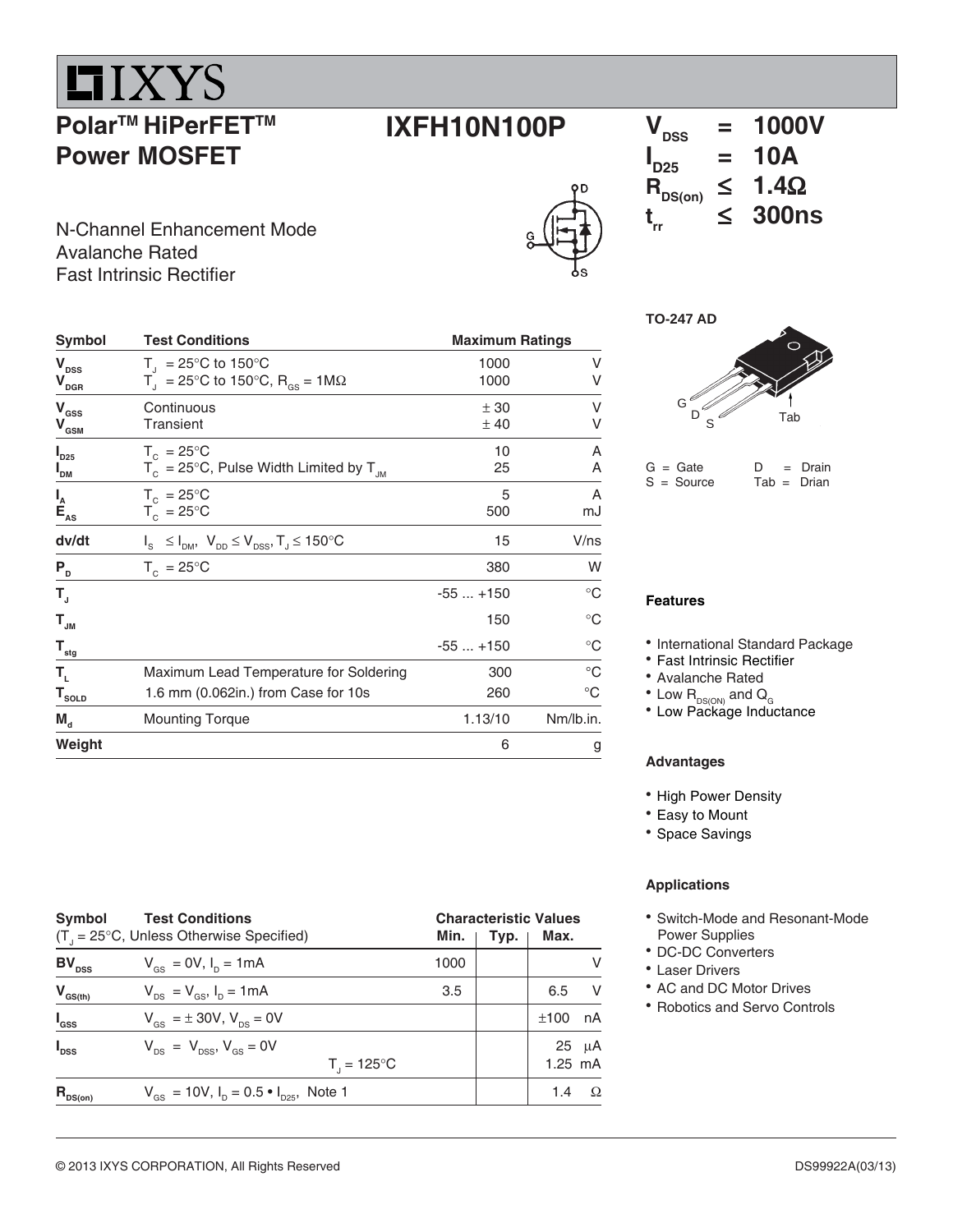# **LIXYS**

## **IXFH10N100P**

| Symbol                      | <b>Test Conditions</b><br>$(T1 = 25^{\circ}C$ Unless Otherwise Specified)<br>Min.                              |      | <b>Characteristic Values</b><br>Max.<br>Typ. |  |  |
|-----------------------------|----------------------------------------------------------------------------------------------------------------|------|----------------------------------------------|--|--|
| $g_{\rm fs}$                | $V_{DS}$ = 20V, $I_D$ = 0.5 $\bullet$ $I_{D25}$ , Note 1<br>4.2                                                | 6.5  | S                                            |  |  |
| $C_{\text{iss}}$            |                                                                                                                | 3030 | рF                                           |  |  |
| $C_{\rm oss}$               | $V_{GS}$ = 0V, $V_{DS}$ = 25V, f = 1MHz                                                                        | 200  | рF                                           |  |  |
| $C_{\rm rss}$               |                                                                                                                | 34   | рF                                           |  |  |
| $R_{\text{Gi}}$             | Gate Input Resistance                                                                                          | 1.8  | Ω                                            |  |  |
| $t_{\text{\tiny d(0n)}}$    | <b>Resistive Switching Times</b>                                                                               | 38   | ns                                           |  |  |
| t,                          |                                                                                                                | 45   | ns                                           |  |  |
| $t_{\text{\tiny d(off)}}$   | $V_{\text{gs}} = 10V$ , $V_{\text{ps}} = 0.5 \cdot V_{\text{pss}}$ , $I_{\text{p}} = 0.5 \cdot I_{\text{pss}}$ | 47   | ns                                           |  |  |
| $t_{f}$                     | $R_c = 3.3\Omega$ (External)                                                                                   | 75   | ns                                           |  |  |
| $\mathbf{Q}_{\text{g(on)}}$ |                                                                                                                | 56   | nC                                           |  |  |
| $Q_{qs}$                    | $V_{\text{gs}} = 10V$ , $V_{\text{ps}} = 0.5 \cdot V_{\text{pss}}$ , $I_{\text{p}} = 0.5 \cdot I_{\text{pss}}$ | 19   | nС                                           |  |  |
| $\mathbf{Q}_{\mathsf{gd}}$  |                                                                                                                | 30   | nС                                           |  |  |
| $R_{thJC}$                  |                                                                                                                |      | 0.33 °C/W                                    |  |  |
| $R_{thCS}$                  |                                                                                                                | 0.21 | $\degree$ C/W                                |  |  |



| Dim.    | Millimeter |          | Inches |         |
|---------|------------|----------|--------|---------|
|         | Min.       | Max.     | Min.   | Max.    |
| A       | 4.7        | 5.3      | .185   | .209    |
| A,      | 2.2        | 2.54     | .087   | .102    |
| $A_{2}$ | 2.2        | 2.6      | .059   | .098    |
| b       | 1.0        | 1.4      | .040   | .055    |
| b,      | 1.65       | 2.13     | .065   | .084    |
| $b_2$   | 2.87       | 3.12     | .113   | .123    |
| С       | .4         | .8       | .016   | .031    |
| D       | 20.80      | 21.46    | .819   | .845    |
| E       | 15.75      | 16.26    | .610   | .640    |
| e       | 5.20       | 5.72     | 0.205  | 0.225   |
| L       | 19.81      | 20.32    | .780   | .800    |
| L1      |            | 4.50     |        | .177    |
| ∅P      | 3.55       | 3.65     | .140   | . 144   |
| Q       | 5.89       | 6.40     | 0.232  | 0.252   |
| R       | 4.32       | 5.49     | .170   | .216    |
| S       |            | 6.15 BSC |        | 242 BSC |

#### **Source-Drain Diode**

| $T_{\text{I}}$ = 25°C Unless Otherwise Specified) |                                                                                        | <b>Characteristic Values</b> |      |               |
|---------------------------------------------------|----------------------------------------------------------------------------------------|------------------------------|------|---------------|
|                                                   |                                                                                        | Min.                         | Typ. | Max.          |
| $I_{s}$                                           | $V_{\text{gs}} = 0V$                                                                   |                              |      | A<br>10       |
| $I_{\rm SM}$                                      | Repetitive, Pulse Width Limited by T <sub>JM</sub>                                     |                              |      | - A<br>40     |
| $\mathbf{V}_{\text{SD}}$                          | $IF = Is$ , $Vgs = 0V$ , Note 1                                                        |                              |      | $\vee$<br>1.5 |
| $t_{rr}$                                          | $\begin{cases}\nI_F = 5A, -di/dt = 100A/\mu s \\ V_B = 100V, V_{gs} = 0V\n\end{cases}$ |                              |      | 300<br>ns     |
| $I_{\rm RM}$                                      |                                                                                        |                              | 7.3  | Α             |

Note 1: Pulse test,  $t \le 300 \mu s$ , duty cycle,  $d \le 2\%$ .

IXYS Reserves the Right to Change Limits, Test Conditions, and Dimensions.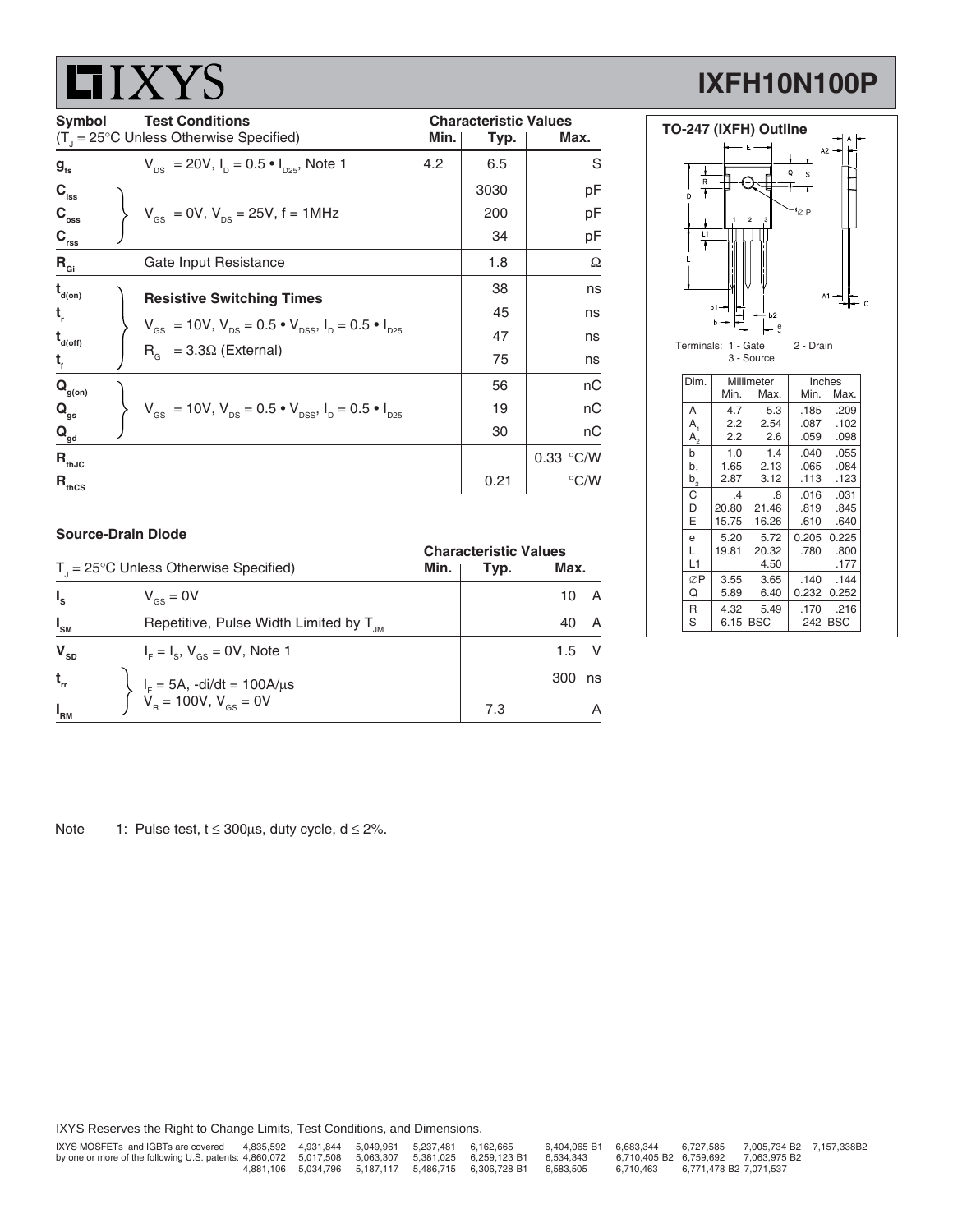

 **IXFH10N100P**

Fig. 1. Output Characteristics @ T<sub>J</sub> = 25°C



Fig. 3. Output Characteristics @ T<sub>J</sub> = 125°C







**Fig. 2. Extended Output Characteristics @ TJ = 25ºC**



Fig. 4.  $R_{DS(on)}$  Normalized to  $I_D = 5A$  Value vs. **Junction Temperature**





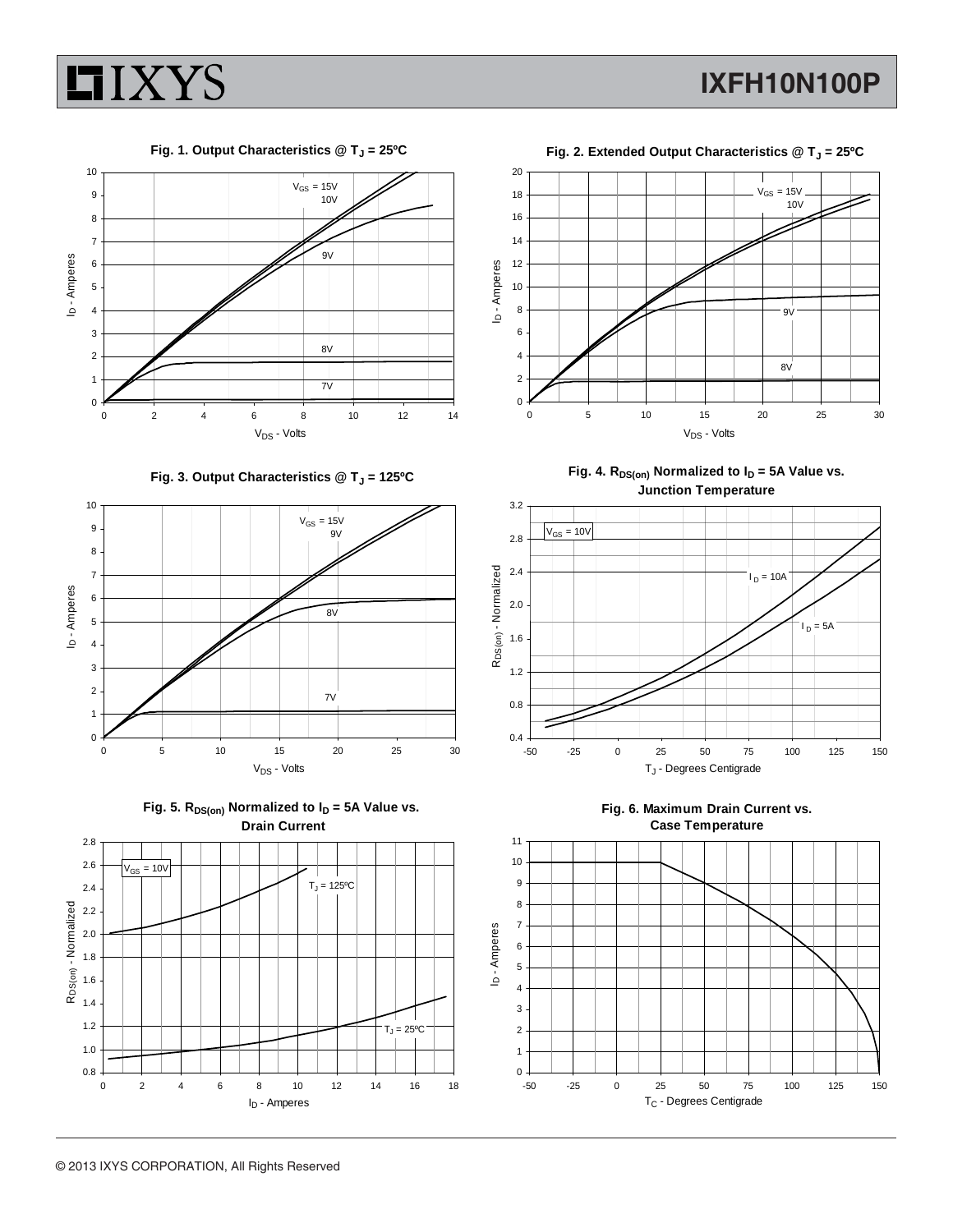

## **IXFH10N100P**





**Fig. 9. Forward Voltage Drop of Intrinsic Diode**







IXYS Reserves the Right to Change Limits, Test Conditions, and Dimensions.



**Fig. 10. Gate Charge**





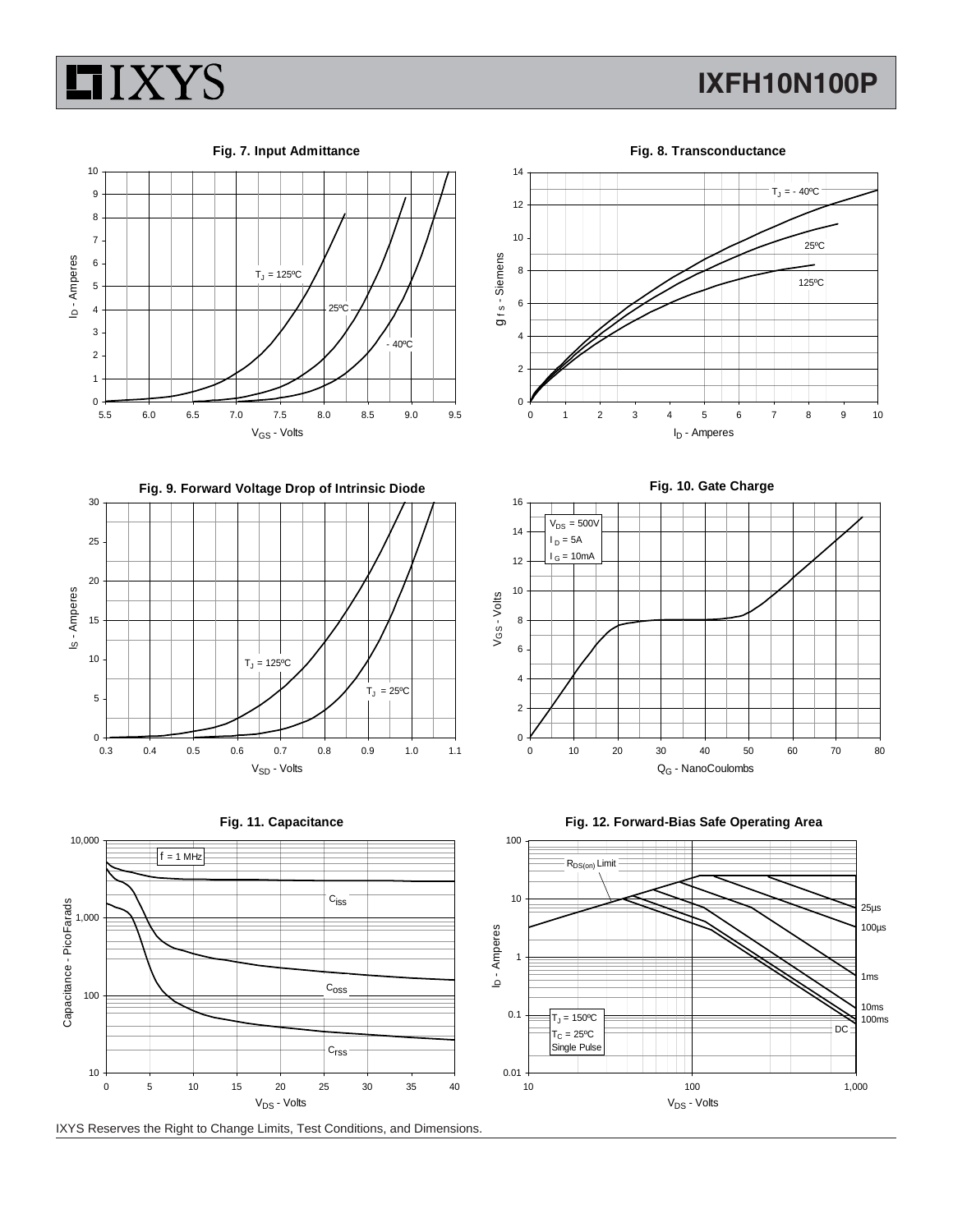





#### **Fig. 13. Maximum Transient Thermal Impedance**